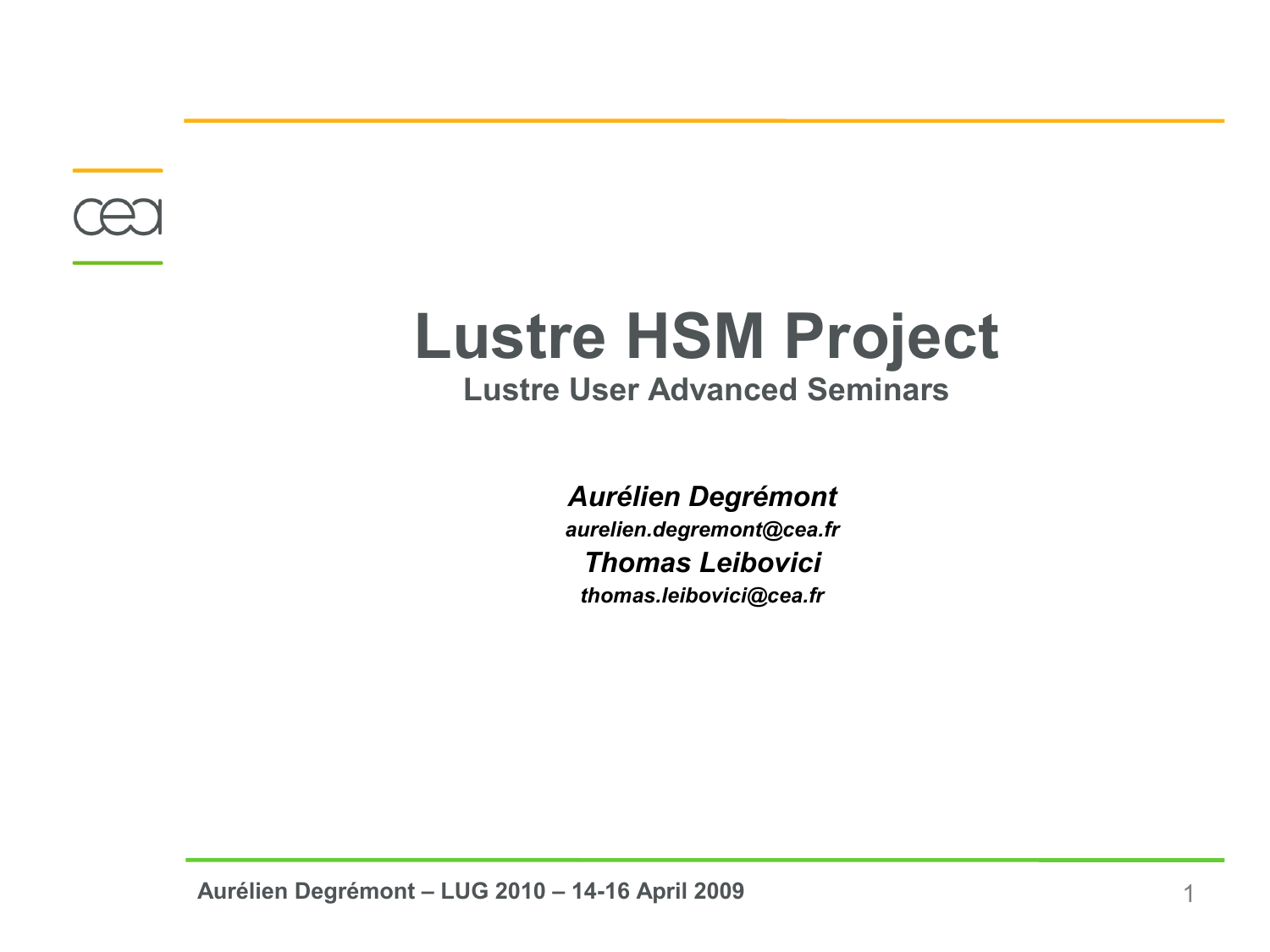# **Outline**

#### **Presentation**

- **Architecture**
- **Usage**
	- Start Lustre/HSM
	- $\blacksquare$  New file states
	- Coordinator and HSM requests
	- **Multiple HSM backends**
- **Policy Engine Robinhood**
	- **Presentation**
	- **Policies**
	- Reports

### **Internals**

**Archive request sequence** 

**D** APIS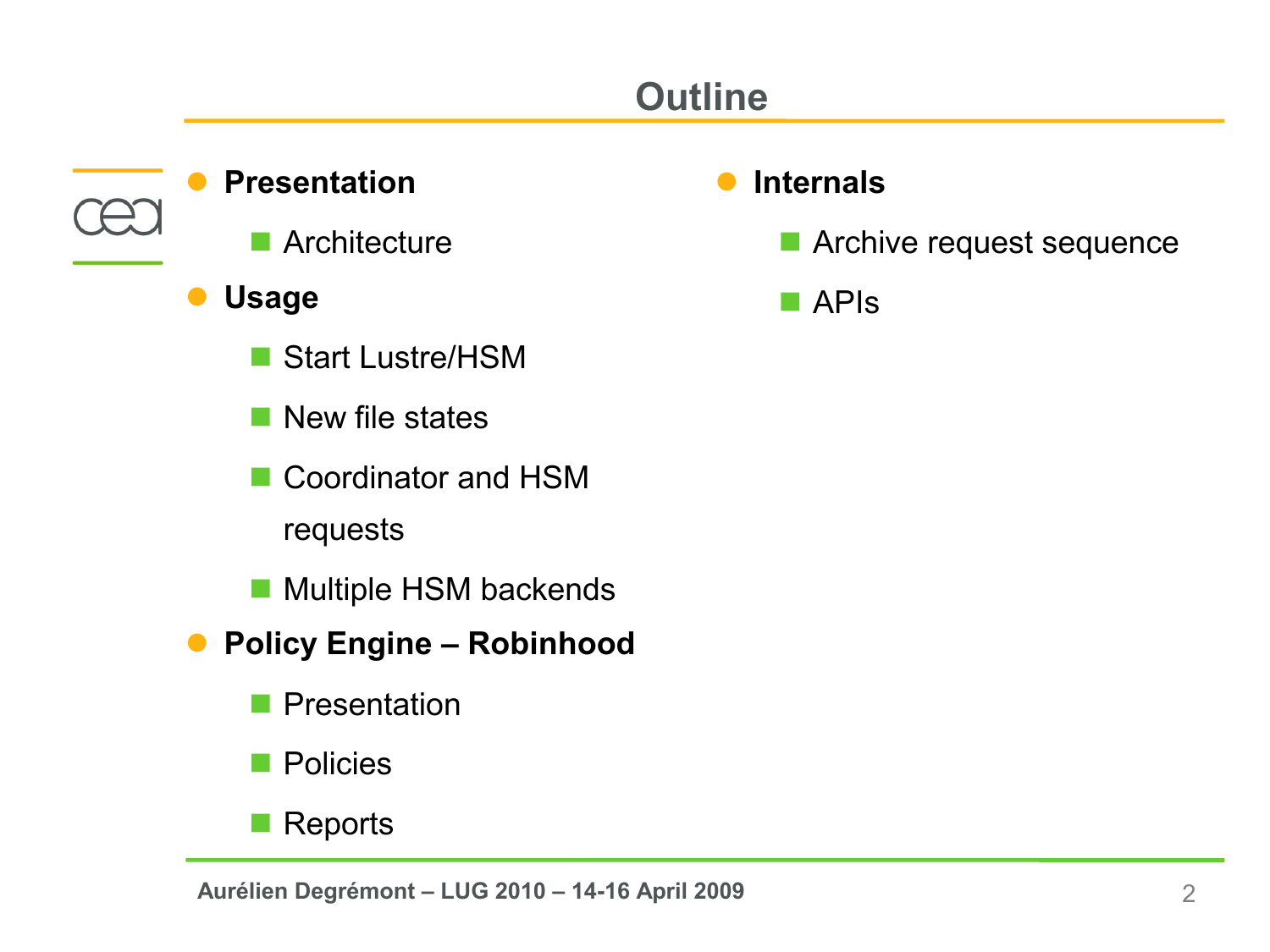### **Presentation**

#### **Features**

- Migrate data to an external storage (HSM)
- Free disk space when needed
- Bring back data on cache-miss
- Policy management (migration, purge, soft rm,...)
- Import from existing backend
- Disaster recovery (restore Lustre filesystem from backend)

#### **New components**

- **Coordinator**
- **E** Archiving tool (backend specific user-space daemon)
- Policy Engine (user-space daemon)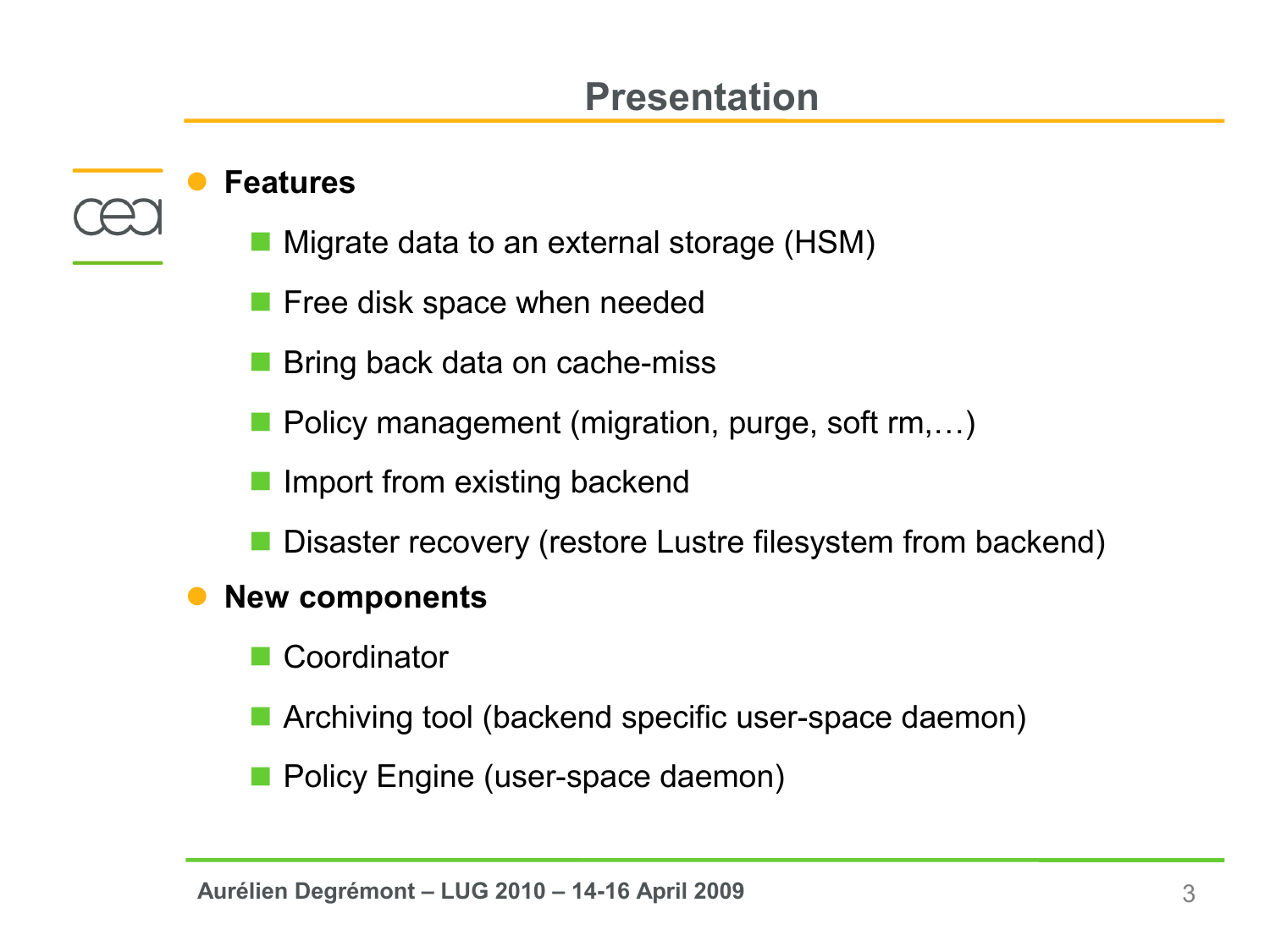# **Architecture (1/2)**



- **New components: Coordinator, Agent and copy tool**
	- The coordinator gathers archiving requests and dispatches them to agents.
	- Agent is a client which runs a copytool which transfers data between Lustre and the HSM.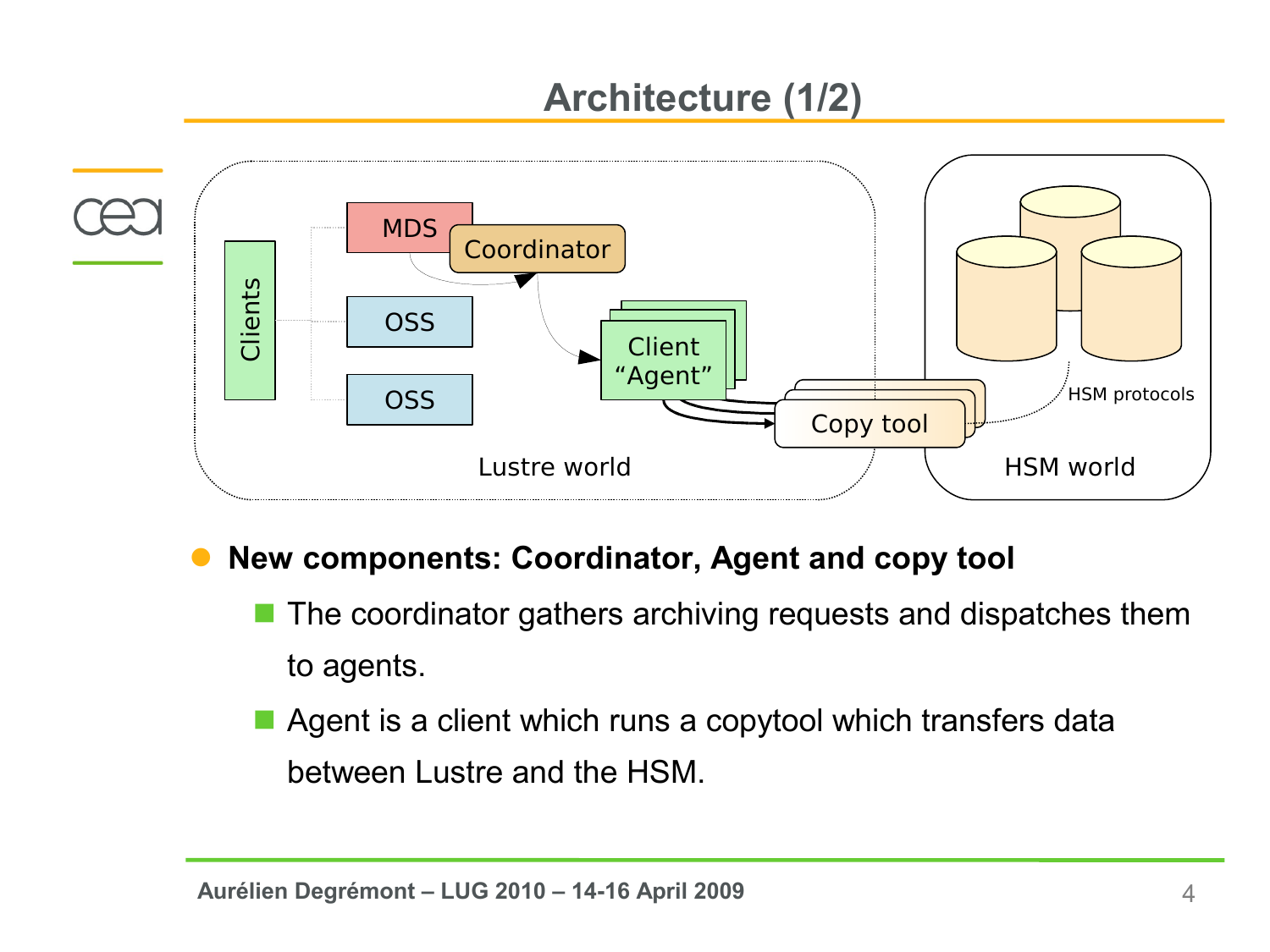# **Architecture (2/2)**



#### **PolicyEngine manages pre-migration and purge policies.**

 A user-space tool which communicates with the MDT and the coordinator.

- Watch the filesystem changes (using Changelogs).
-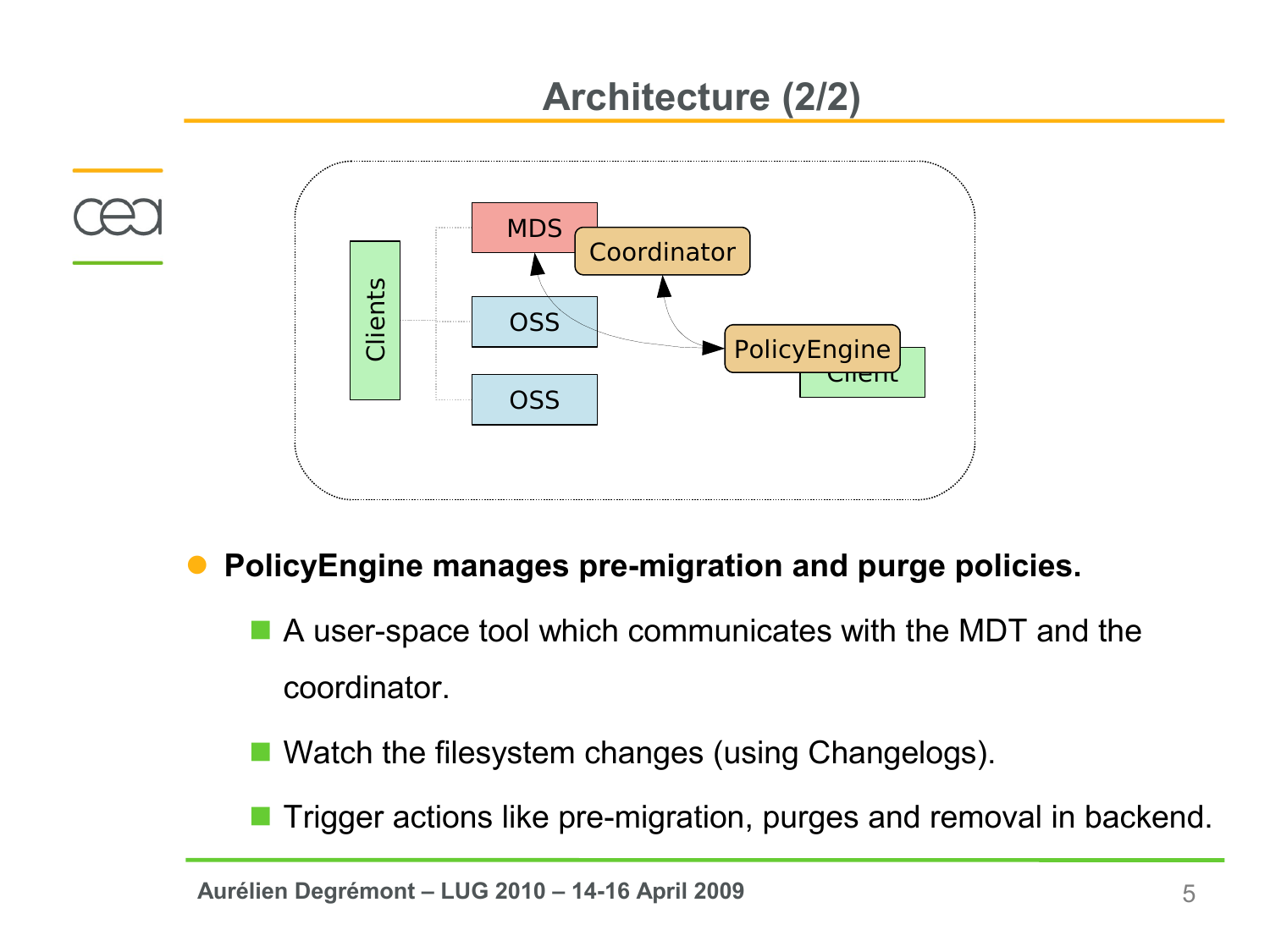**Files have new possible states and special flags**

- *Exist*: Some copy exists in a HSM (may be incomplete)
- *Archived*: A full copy was done for this file.
- **Dirty: The Lustre file has been modified since last copy.**
- New file state: *Released*

☛A *released* file still has its inode in MDT.

☛But LOV information and LOV objects on OST are removed.

### **Manually set flags**

■ *Lost*: The file copy has been lost. The file could not be restored.

■ *No release, no archive:* Policy flags

**Users could manually set some of them**

*No release*, *no archive*, *dirty*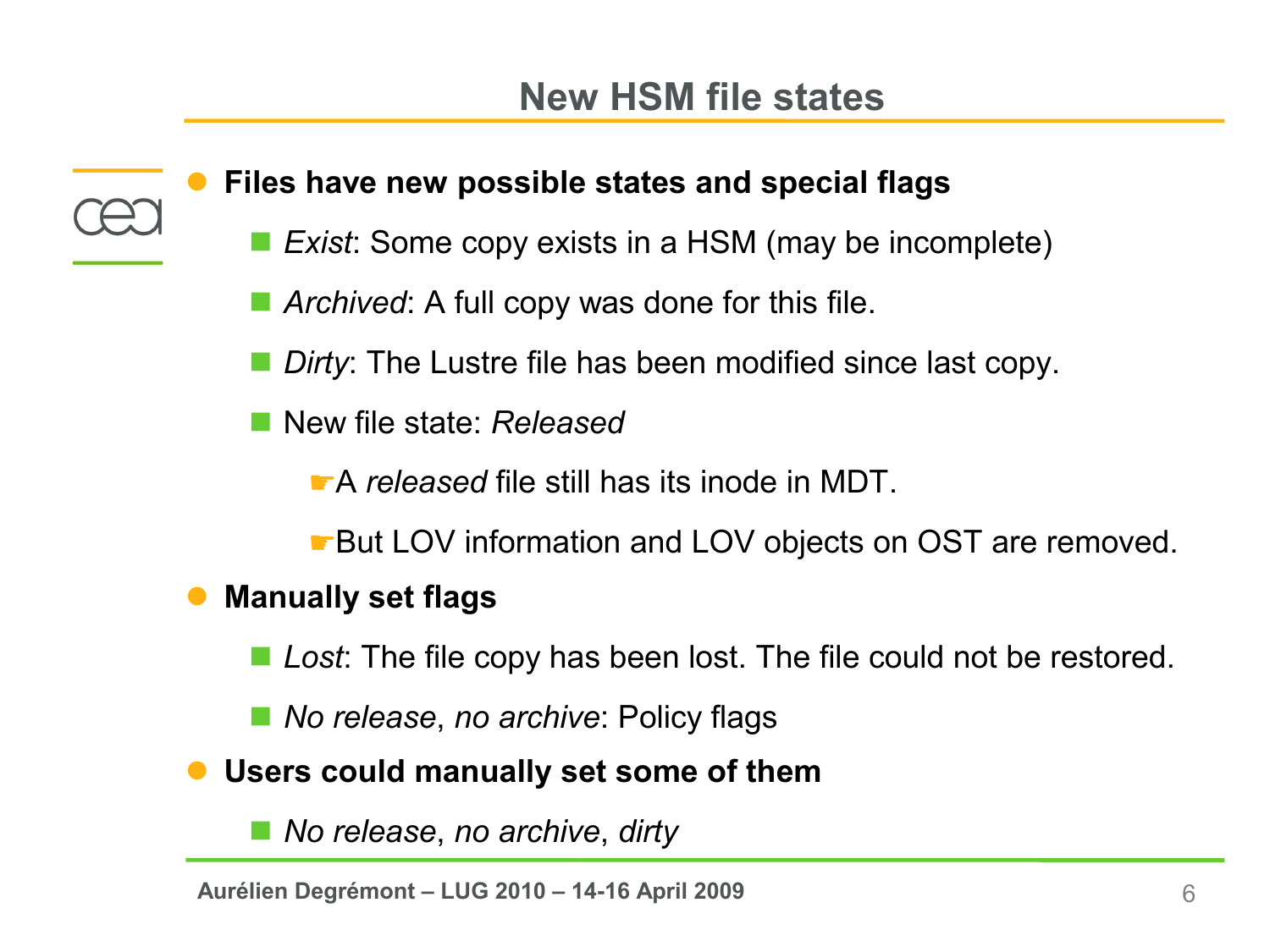**How-to start**

- **Format your devices as usual**
- **Start your MDT with additional mount option**
	- $\blacksquare$  # mount -t lustre  $\ldots$  -o hsm\_cdt
- **On each node which will act as a transfer node (Agent), starts a copytool**
	- # hsm\_copytool\_posix --hsm\_root /tmp/arc lustre
- **Your filesystem is ready to archive, try:**
	- $\blacksquare$  # lfs hsm\_archive /mnt/lustre/my\_file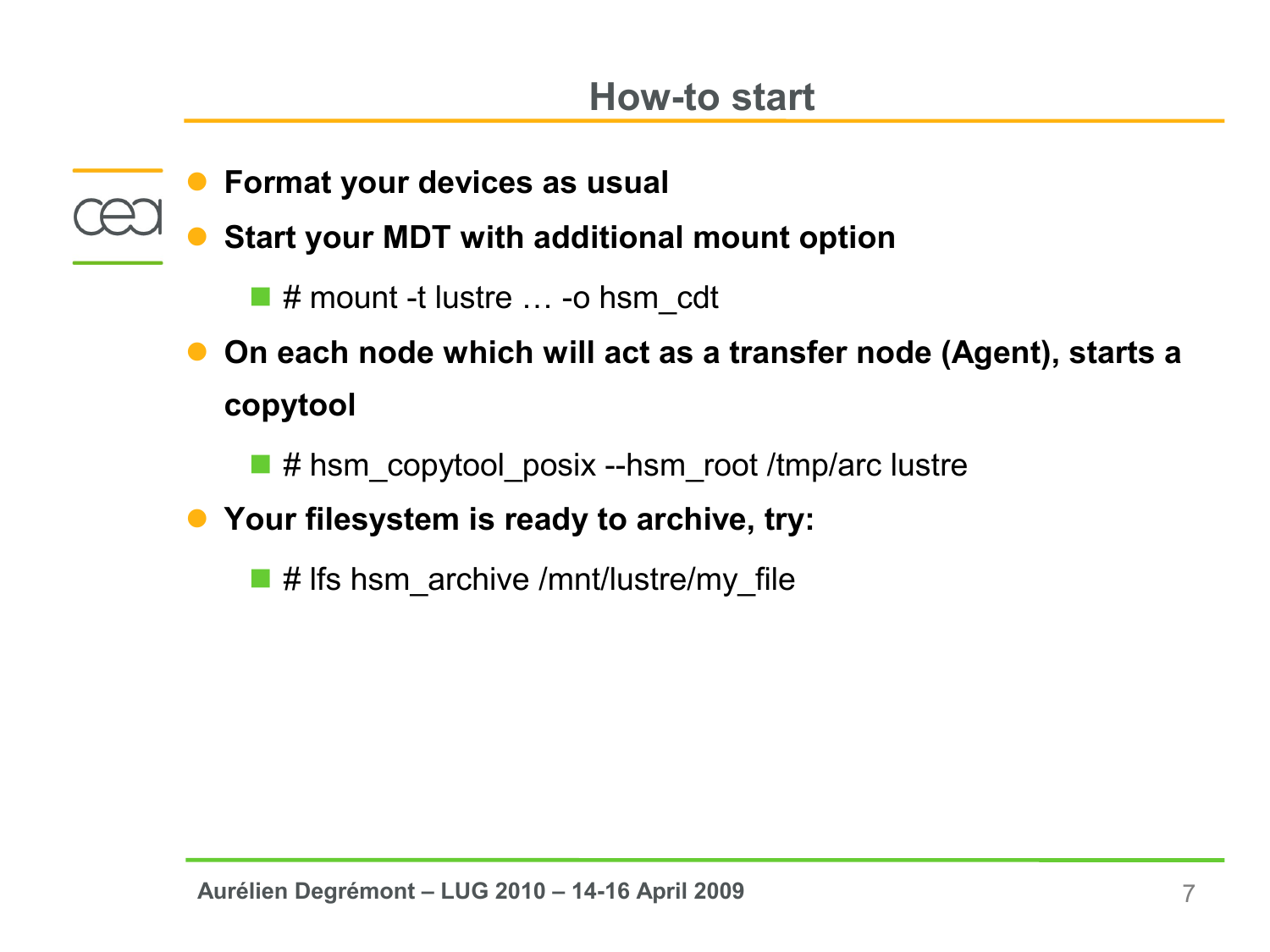### **Get and change HSM states**

\$ lfs hsm\_state /mnt/lustre/my\_file

/mnt/lustre/my\_file

 states: (0x00000009) exists archived

\$ lfs hsm\_set --norelease /mnt/lustre/my\_file

\$ lfs hsm\_clear --noarchive /mnt/lustre/my\_file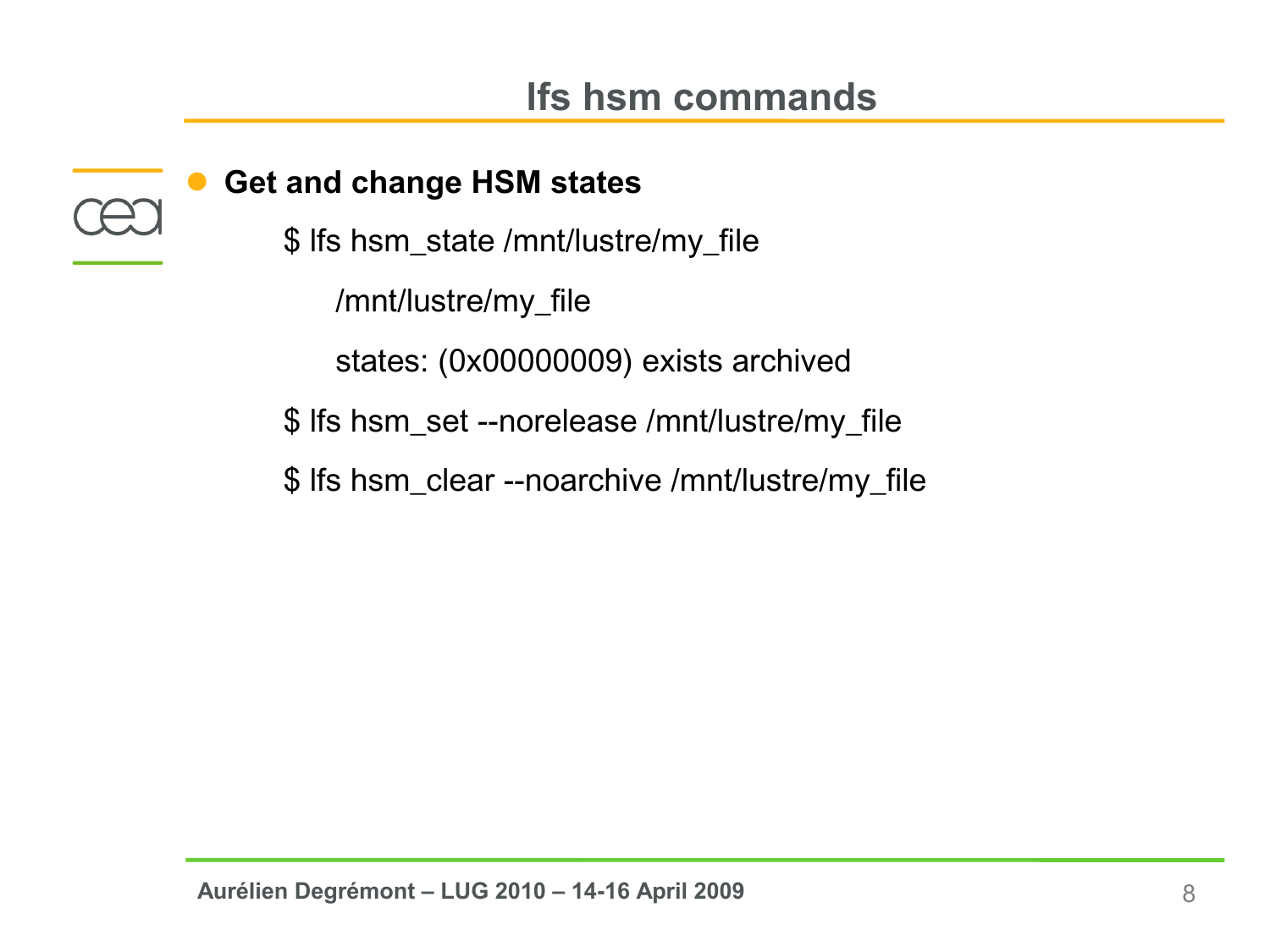- **New thread on MDT component.**
	- Centralize HSM requests. Ignore duplicate ones.
	- Dispatch and balance them on available copytools.
- **Manage internally a llog of all requests.**
	- **Replay request if MDT has crashed.**
	- Can be manually canceled
	- Behavior is tunable
		- ☛Can be stopped, resumed, purged
		- ☛Retry/No retry on error
		- ☛Timeouts, number of simultaneous requests, ...
- **Information/Tunings**

■ Ictl get\_param mdt.lustre-MDT0000.hsm.\*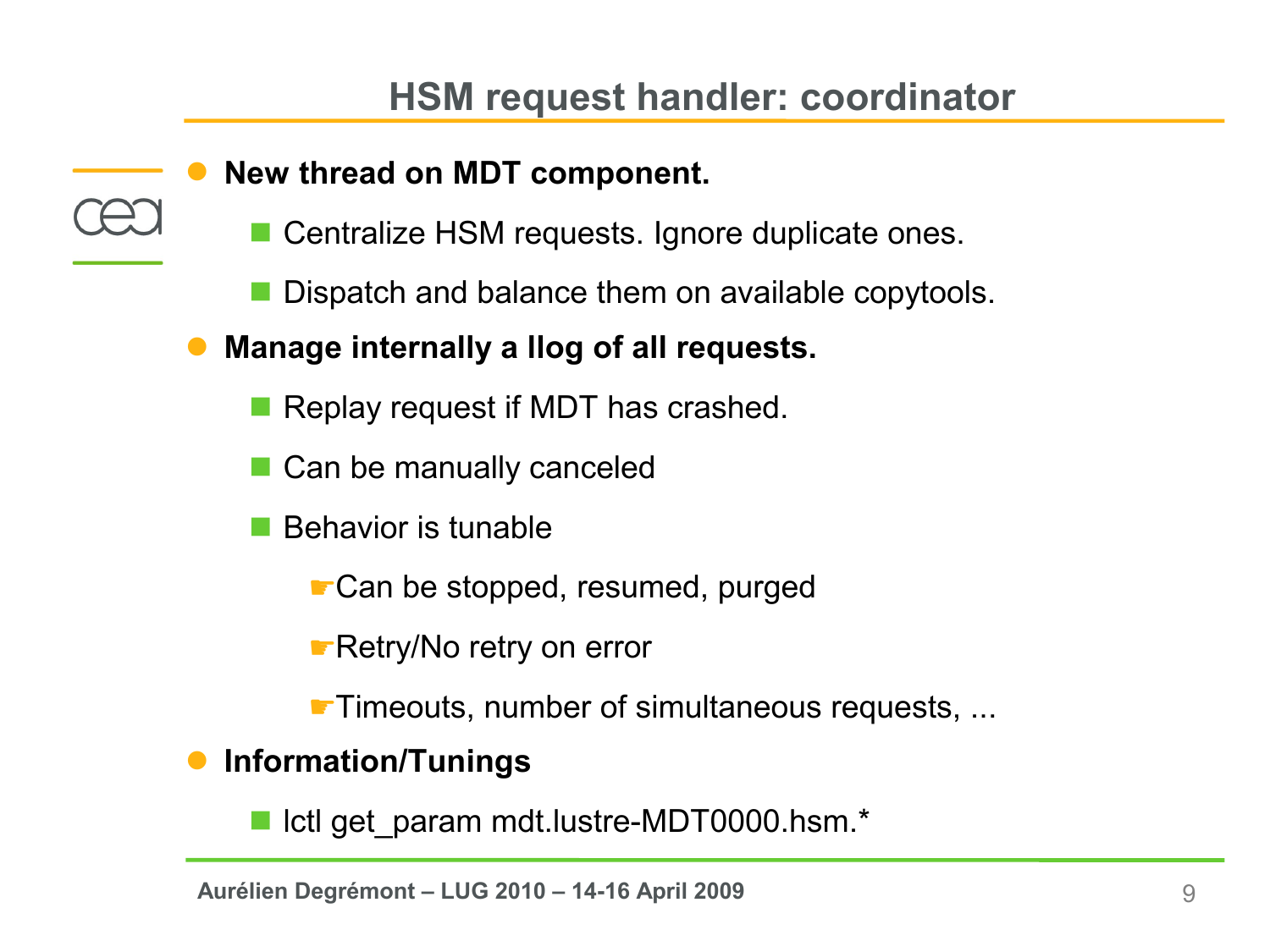### **HSM requests**

#### **Archive**

- Archiving a file means pre-copying a file from Lustre to an external **HSM**
- A copytool reads file content and copy it in its HSM.
- **File is ready to be released.**
- **Release**
	- Remove all file data objects.
	- Synchronous action which does not involve copytool nor coordinator.

#### **Restore**

- **All file accesses are blocked until the file is fully restored.**
- Copytool will write file data back.
- File data accesses are unblocked when restore is finished.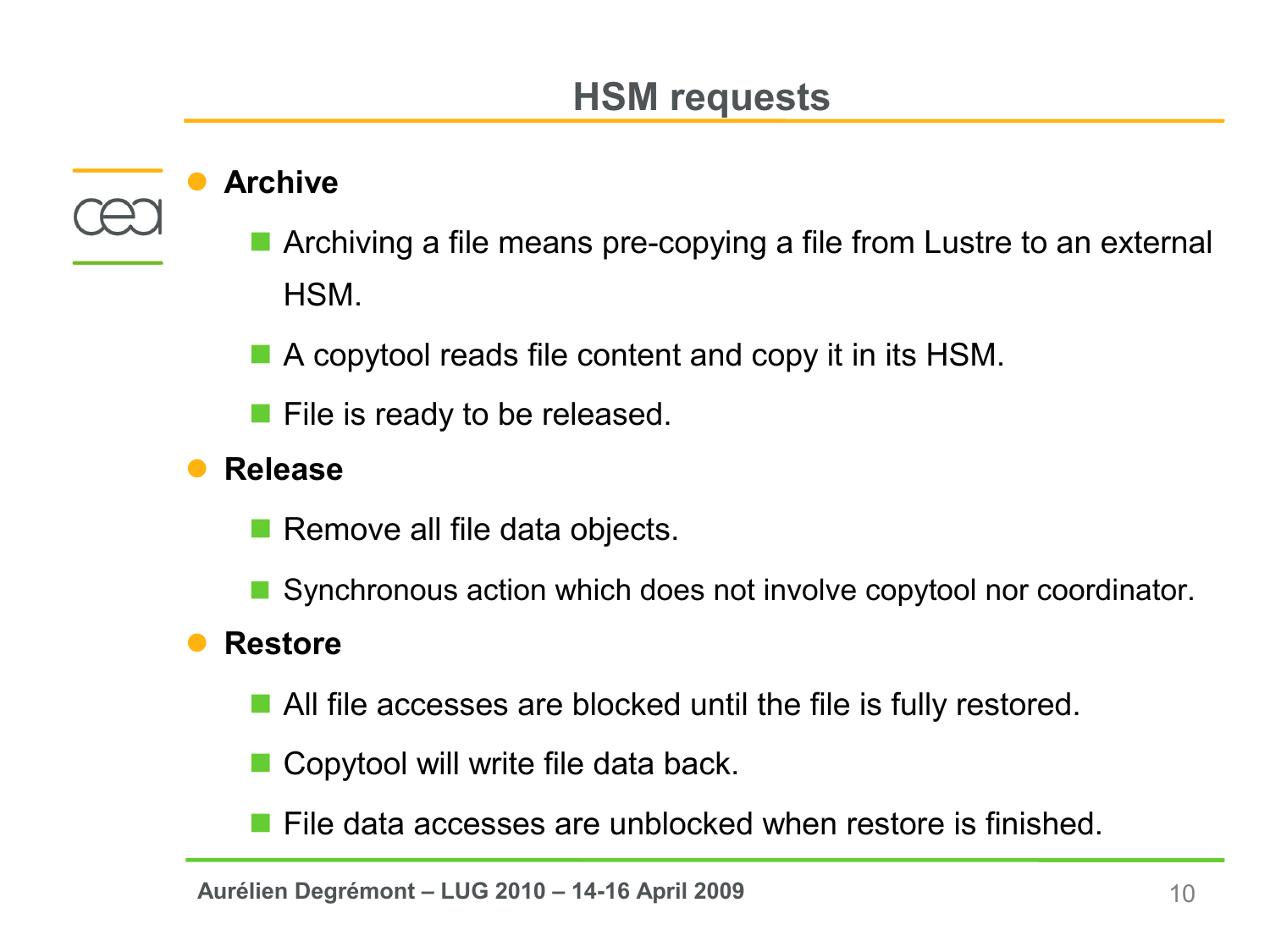#### **Manual HSM requests**

- lfs hsm\_archive /mnt/lustre/my\_file
- lfs hsm\_release /mnt/lustre/my\_file
- **I** Ifs hsm\_restore /mnt/lustre/my\_file
	- ☛Asynchronous, non-blocking restore.
	- ☛File open also restores it, but it is synchronous and blocking.
- **li** Ifs hsm\_cancel /mnt/lustre/my\_file
- **Display current request info**
	- lotl get param mdt.\*.hsm.requests
	- **fid=[0x200000400:0x2:0x0] compound/ cook ie=0x4ba73f88/ 0x4ba73f87**

**action=AR CH I VE archive#=0 extent=0x0-0xffffffffffffffff gid=0x0**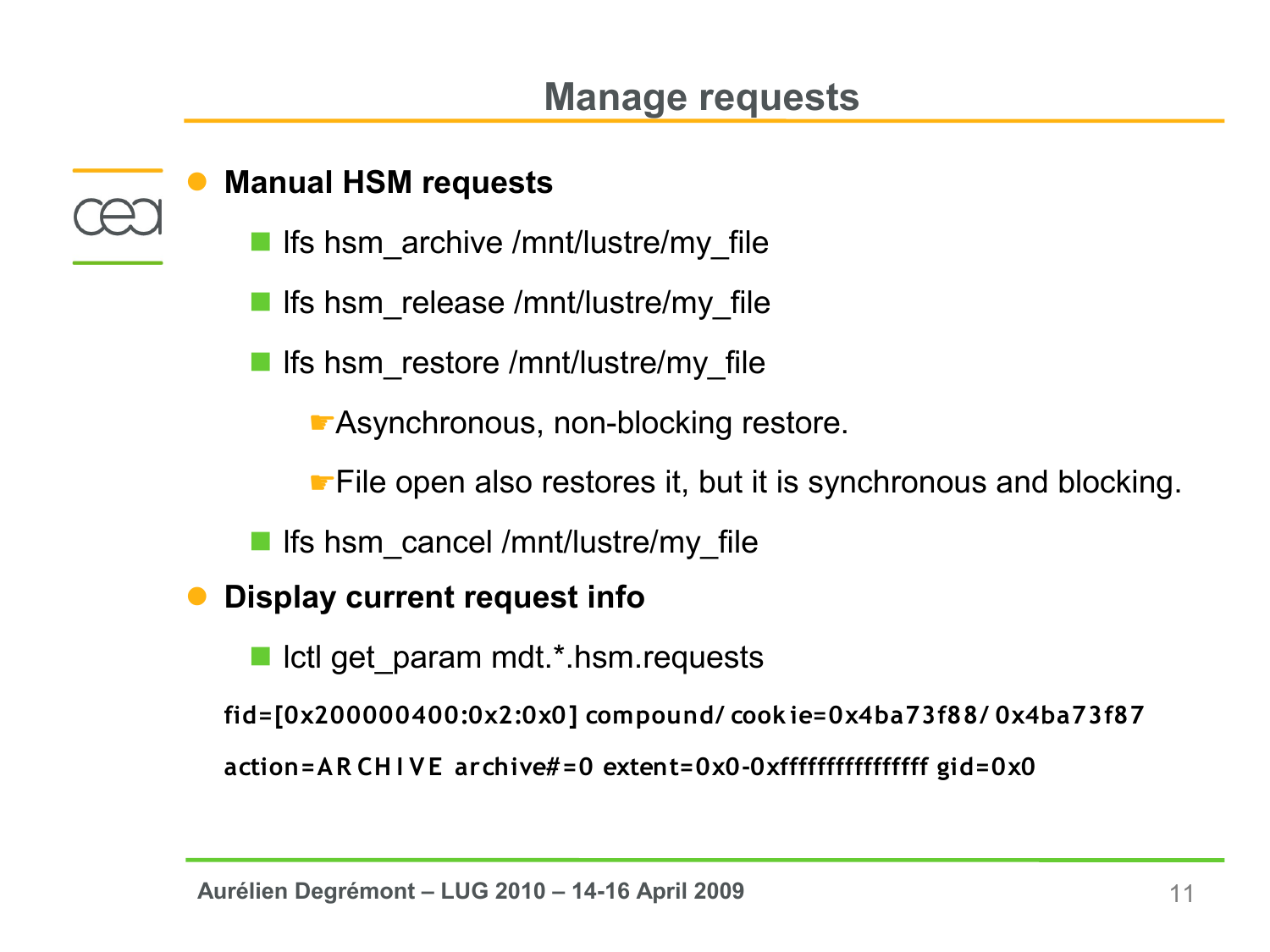# **Robinhood**

 **Robinhood is a user-space daemon for managing temporary filesystems**

- **Purge oldest files when needed**
- Custom policies
- **With a database backend**
	- **Persistent, avoid scanning for each action**
	- Currently MySQL and SQLite are supported.
- **Supports and use Lustre features like:**
	- **File striping, disk usage per OST, per pool**
	- Lustre FID (2.0), Changelogs (2.0)
- **Adapted for Lustre/HSM binding purpose.**
	- $\blacksquare$  To control/schedule file archiving, release, ...
- **Flexible policy language**
- **Largest filesystem currently managed: 100 million entries**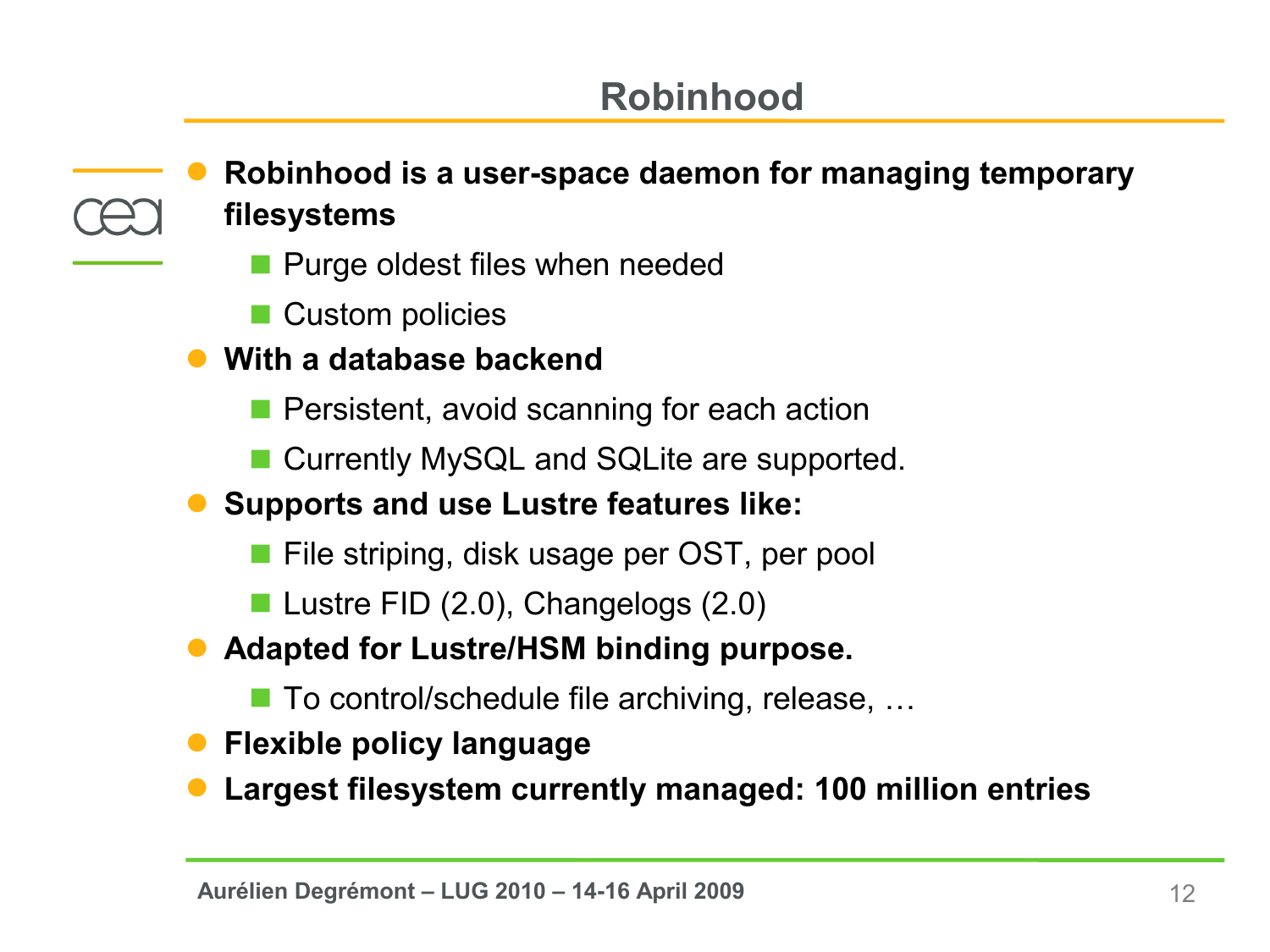

### **Robinhood manages 3 kinds of policies**

- Migration policy
- **Purge policy**
- **Removal policy**
- **Policies** 
	- $\blacksquare$  File class definitions, associated to policies
	- Based on file attributes (path, size, owner, age, xattrs, ...)
	- $\blacksquare$  Rules can be combined with boolean operators
	- LRU-based migration/purge policies
	- Entries can be white-listed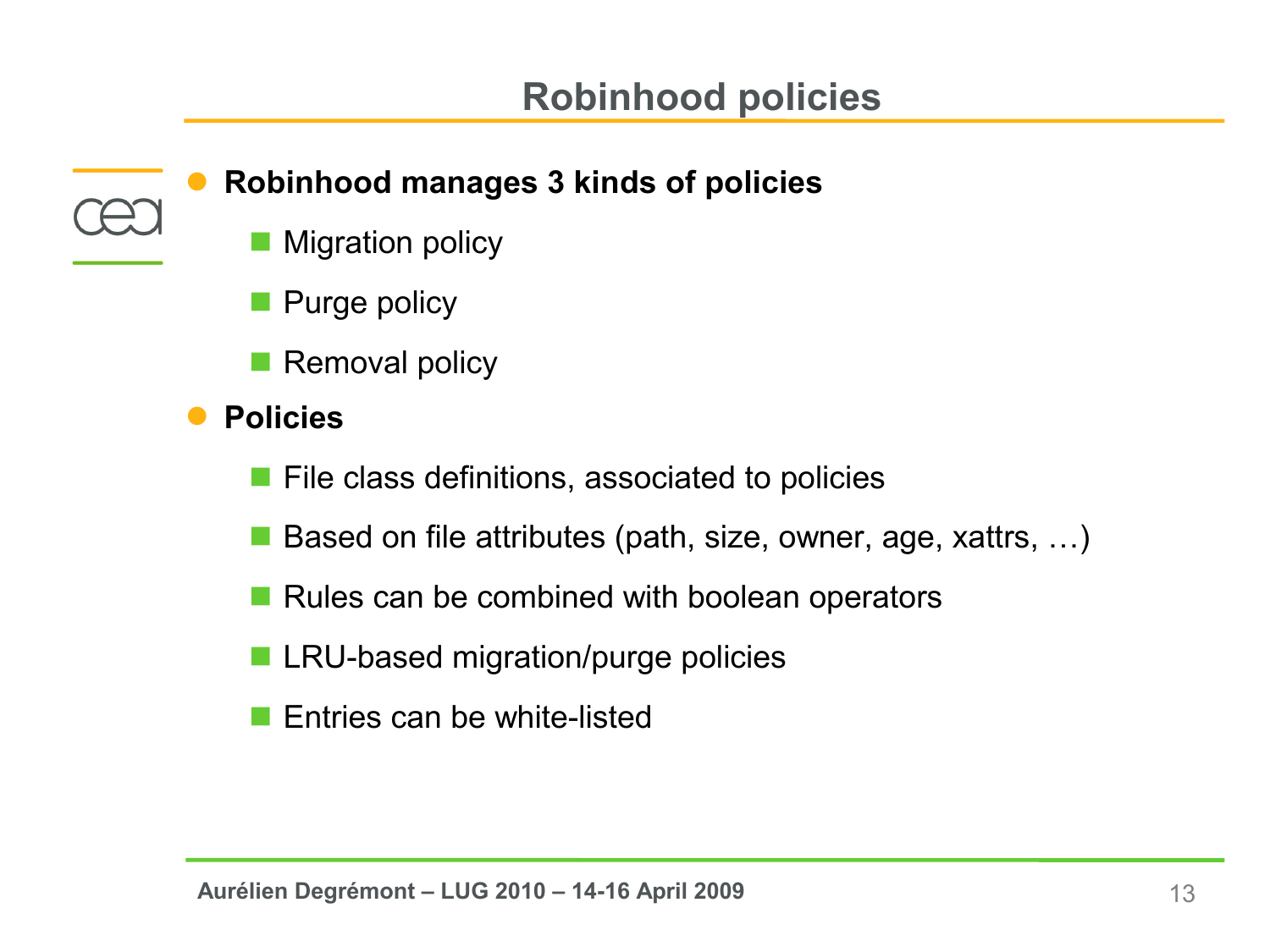### **Robinhood as Lustre/HSM binding PolicyEngine**

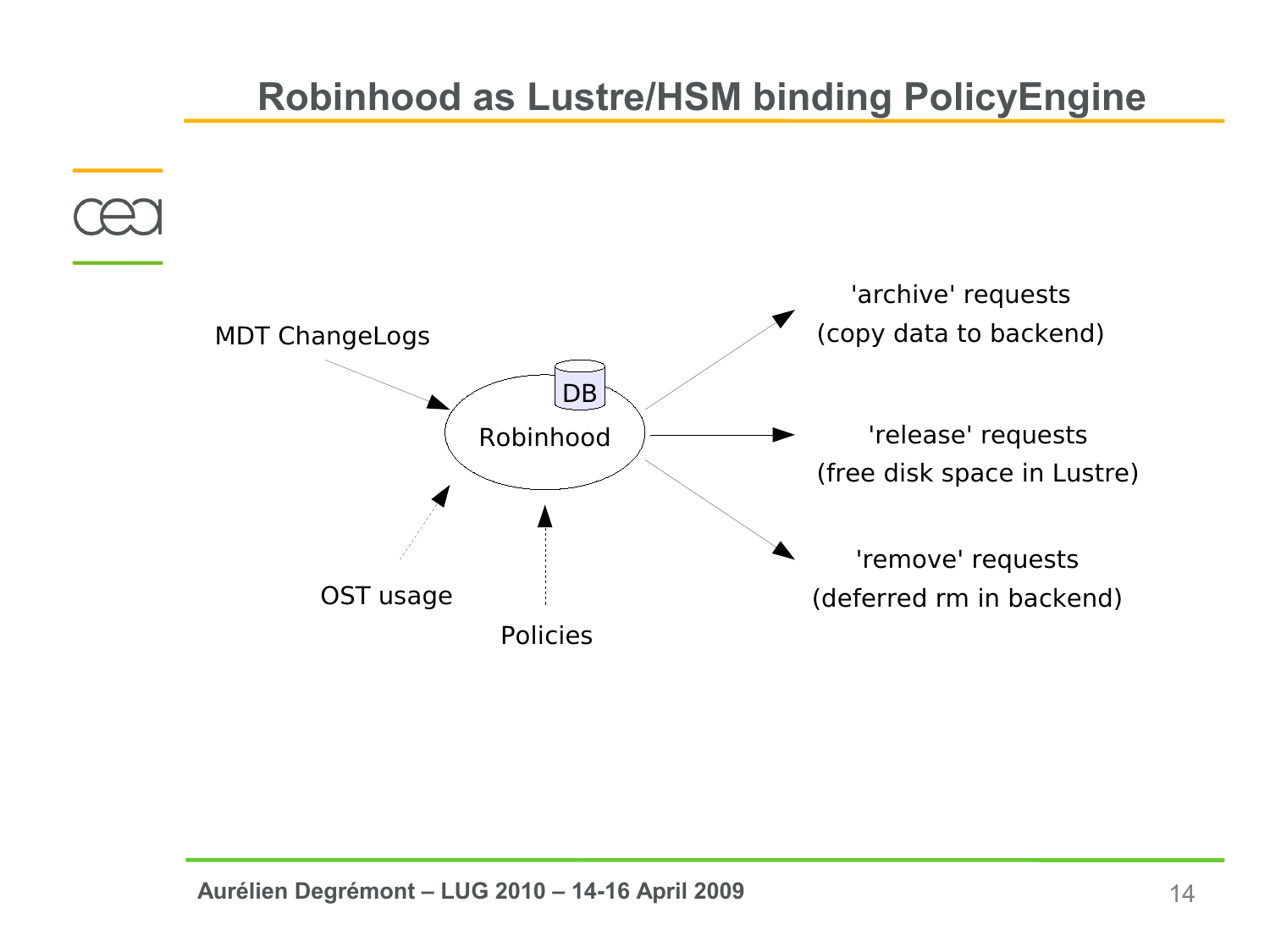# **Robinhood: example of migration policy**

```
 File classes:
 Filesets {
         FileClass small files {
               definition { tree == \frac{m}{\pi} + \frac{m}{\pi} + \frac{m}{\pi} + \frac{m}{\pi} + \frac{m}{\pi} + \frac{m}{\pi} + \frac{m}{\pi} + \frac{m}{\pi} + \frac{m}{\pi} + \frac{m}{\pi} + \frac{m}{\pi} + \frac{m}{\pi} + \frac{m}{\pi} + \frac{m}{\pi} + \frac{m}{\pi} + \frac{mmigration hints = "cos=12" ;
 … 
         }
 }
    Policy definitions:
Migration_Policies {
         ignore { size == 0 or xattr.user.no copy == 1 }
         ignore { tree == \sqrt{mnt/lustre/logs''} and name==\sqrt{*}.log'' }
        policy migr_small {
                        target fileclass = small files;
                        condition { last mod > 6h or last copyout > 1d }
         }
         …
        policy default {
                        condition { last mod > 12h }
                        migration hints = "cos=42";
         }
}
```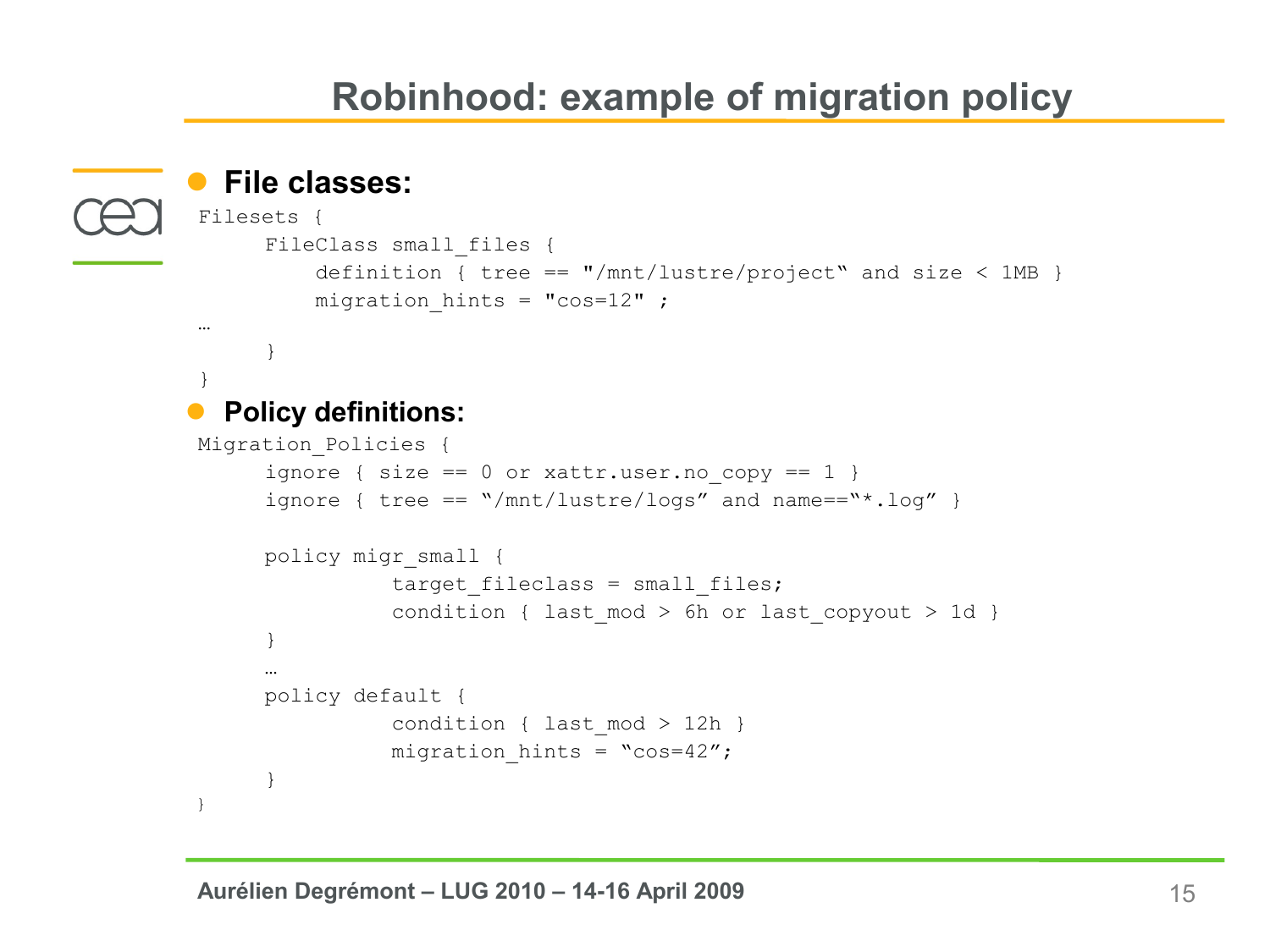# **Robinhood: example of purge policy**

### **Triggers:**

}

```
Purge trigger {
  trigger on = ost usage;
  high watermark pct = 80\;
  low watermark pct = 70\%;
```
### **Policy definitions:**

```
Purge_Policies {
  ignore { size < 1KB }
  ignore { xattr.user.no release = 1 or owner == "root" }
  policy purge_quickly{
         target fileclass = classX;
         condition { last access > 1min }
  }
  …
  policy default {
         condition { last access > 1h }
   }
}
```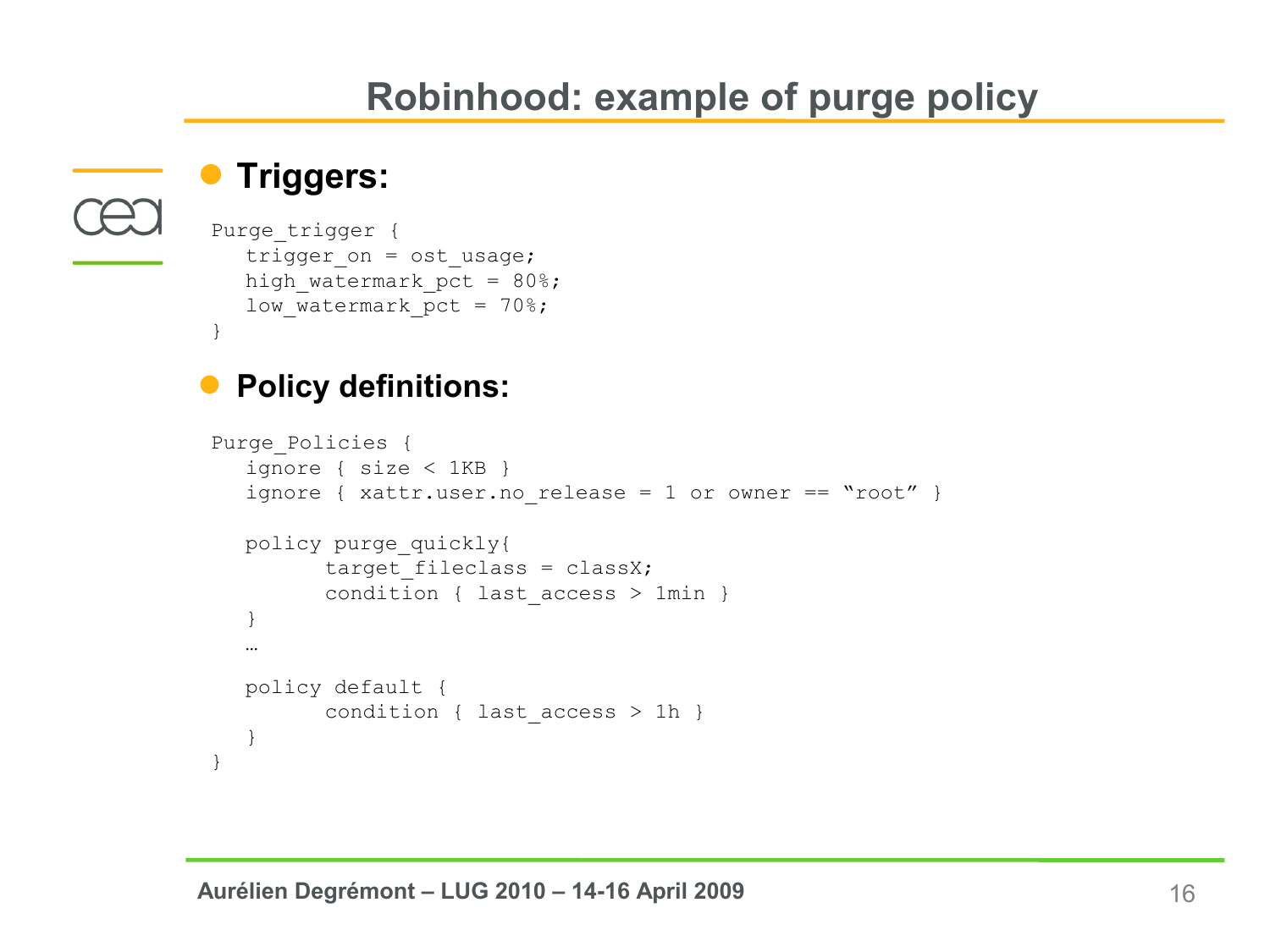### **Robinhood administration**

#### **Control actions: rh-hsm**

- Robinhood daemon reads events and applies policies.
- Could be used to manually apply specific purges or migration

 ☛# rh-hsm --purge-ost=2,10

☛# rh-hsm --sync

**Display reports/status: rh-hsm-report**

■ Uses Robinhood database to generate reports on the filesystem:

☛Statistics per user, group, largest files, disk space consumers

☛List files per user, group, OST, ...

**Full administration guide:**

See "Documentation" on:<http://robinhood.sf.net/>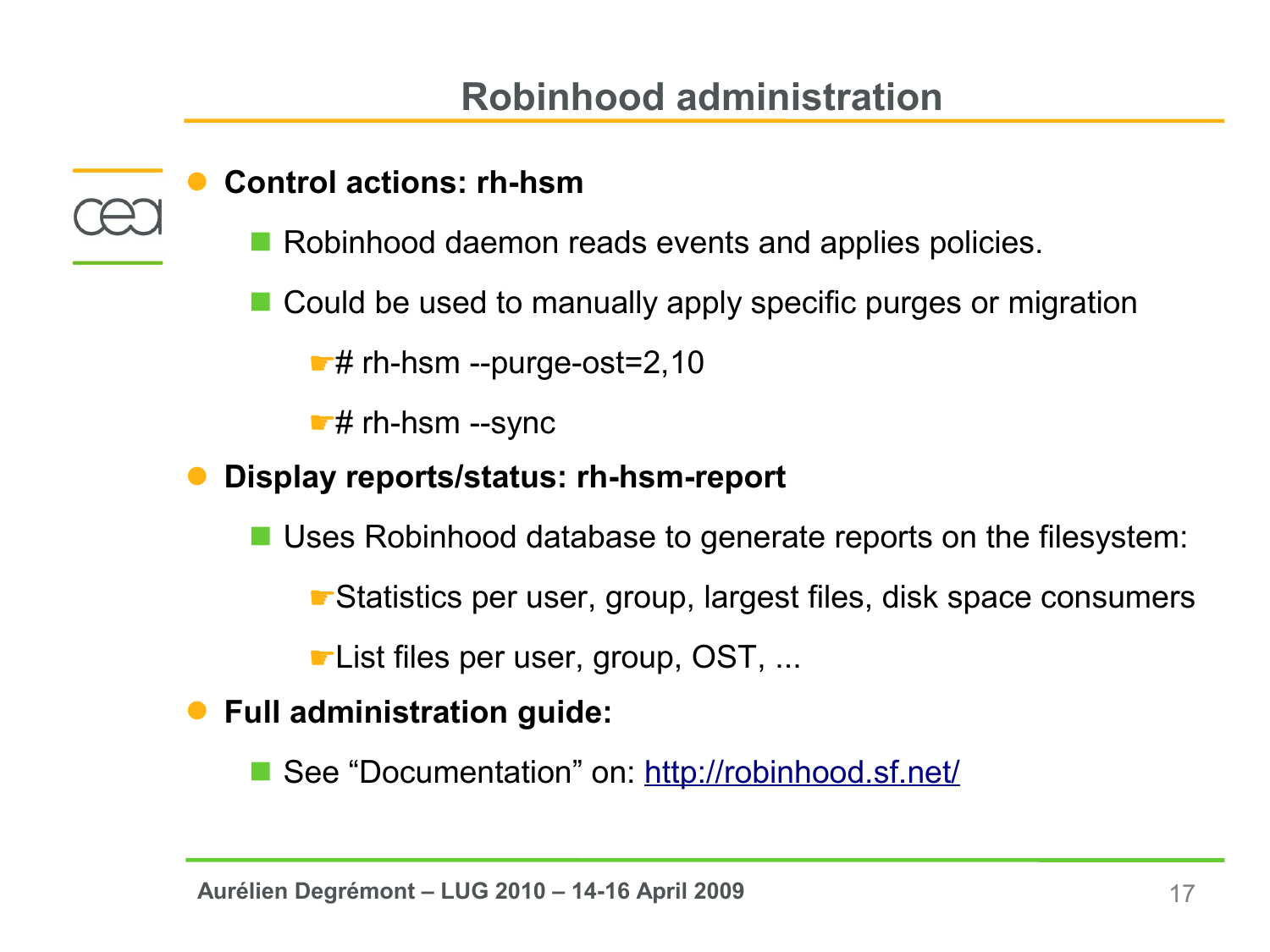# **Copytool**

- **It is the interface between Lustre and the HSM.**
- **It reads and writes data between them. It is HSM specific.**
- **It stands on a standard Lustre client (called Agent).**
- **2 of them are already availables:**
	- HPSS copytool. (HPSS 7.3+). CEA development which is freely available to all HPSS sites.
	- **Posix copytool. Can be used with any system supporting a posix** interface. (supports SAM/QFS)
- **More supported HSM to come**
	- **DMF**
	- Enstore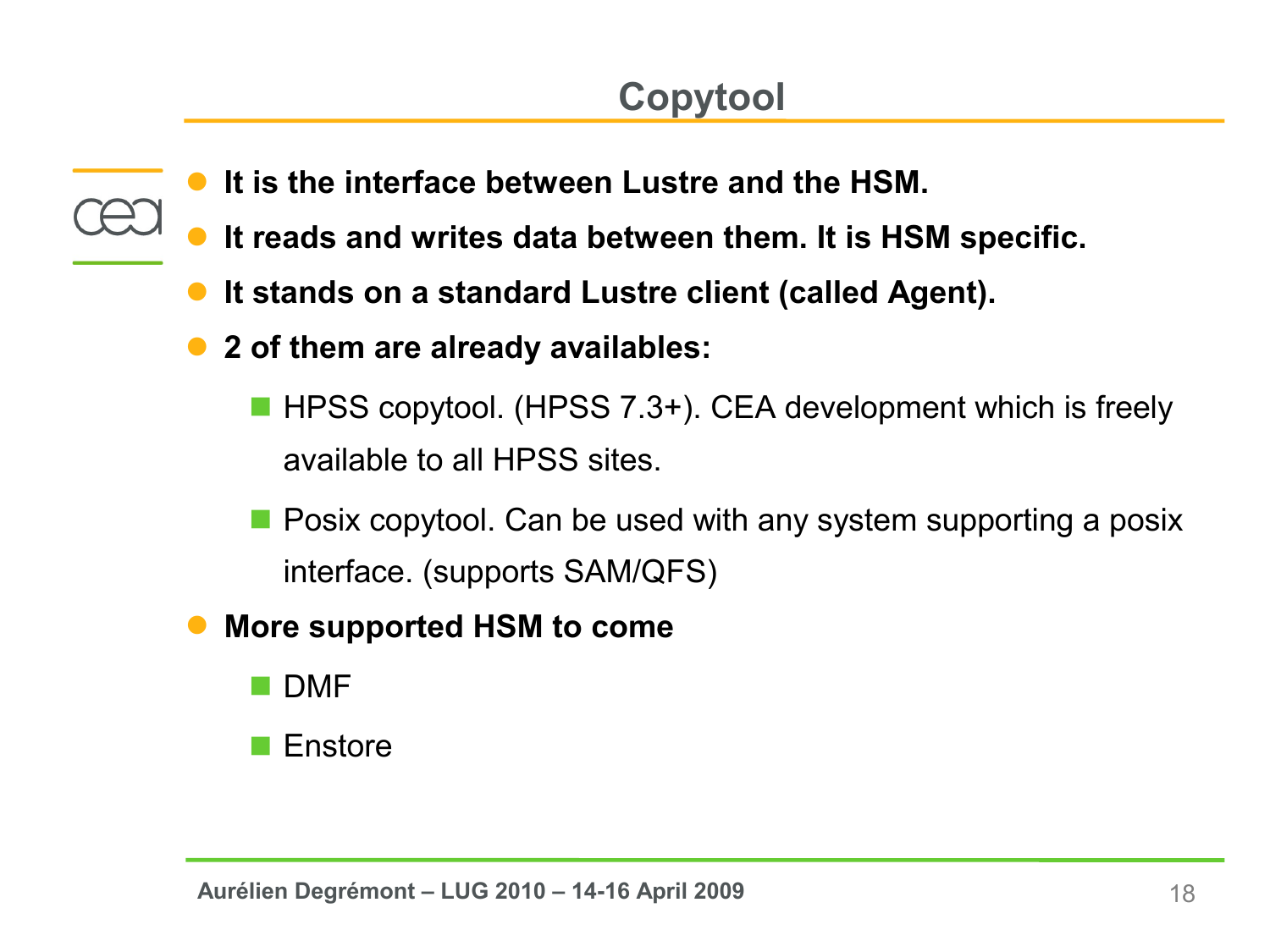- **It is possible to import an existing HSM namespace into a Lustre filesystem.**
	- **All files are imported as** *released* **and are ready to be restored at first access.**
	- **Importing should be implemented for each HSM backend.**
	- **Similar mechanism for recovery.**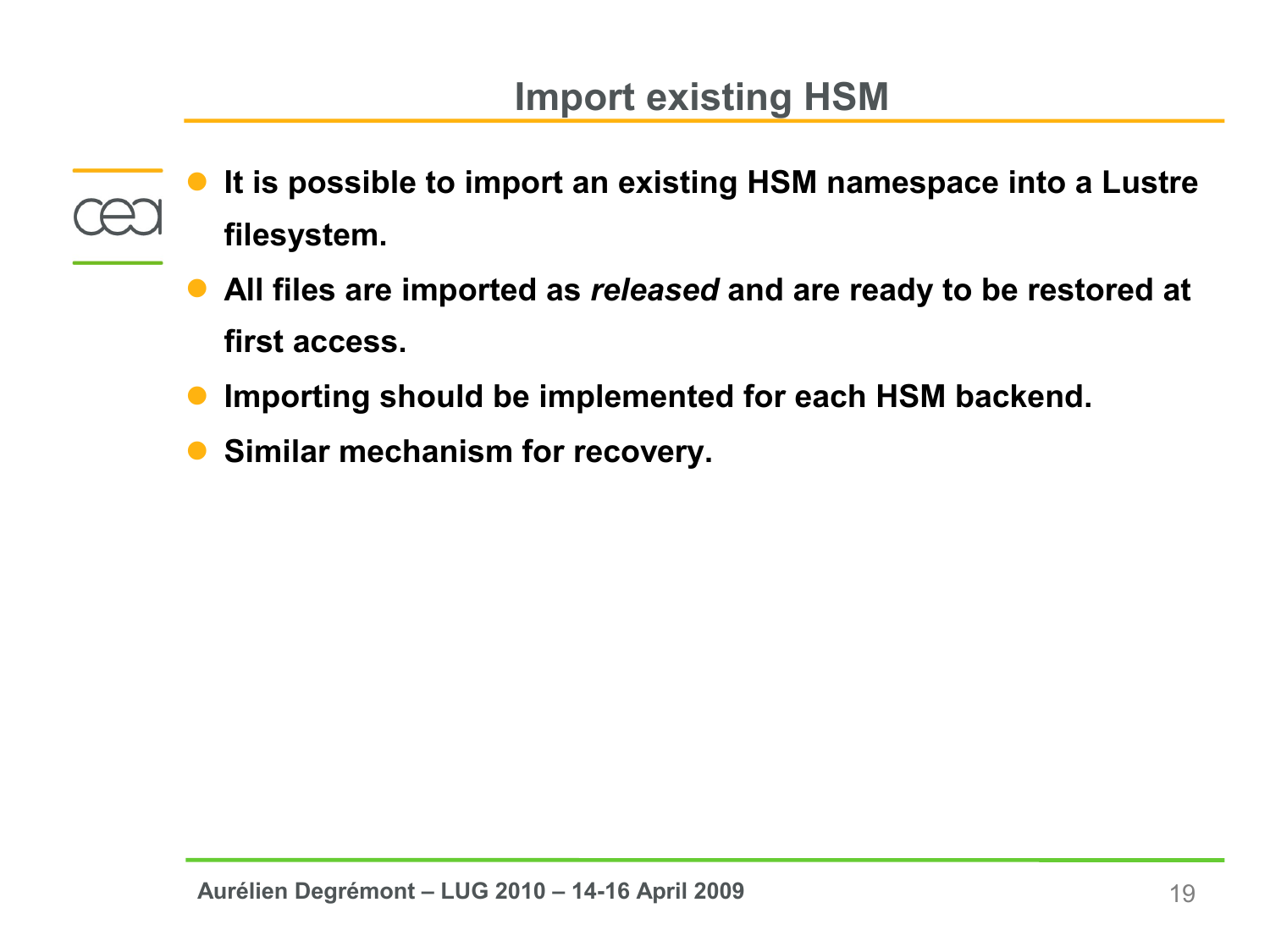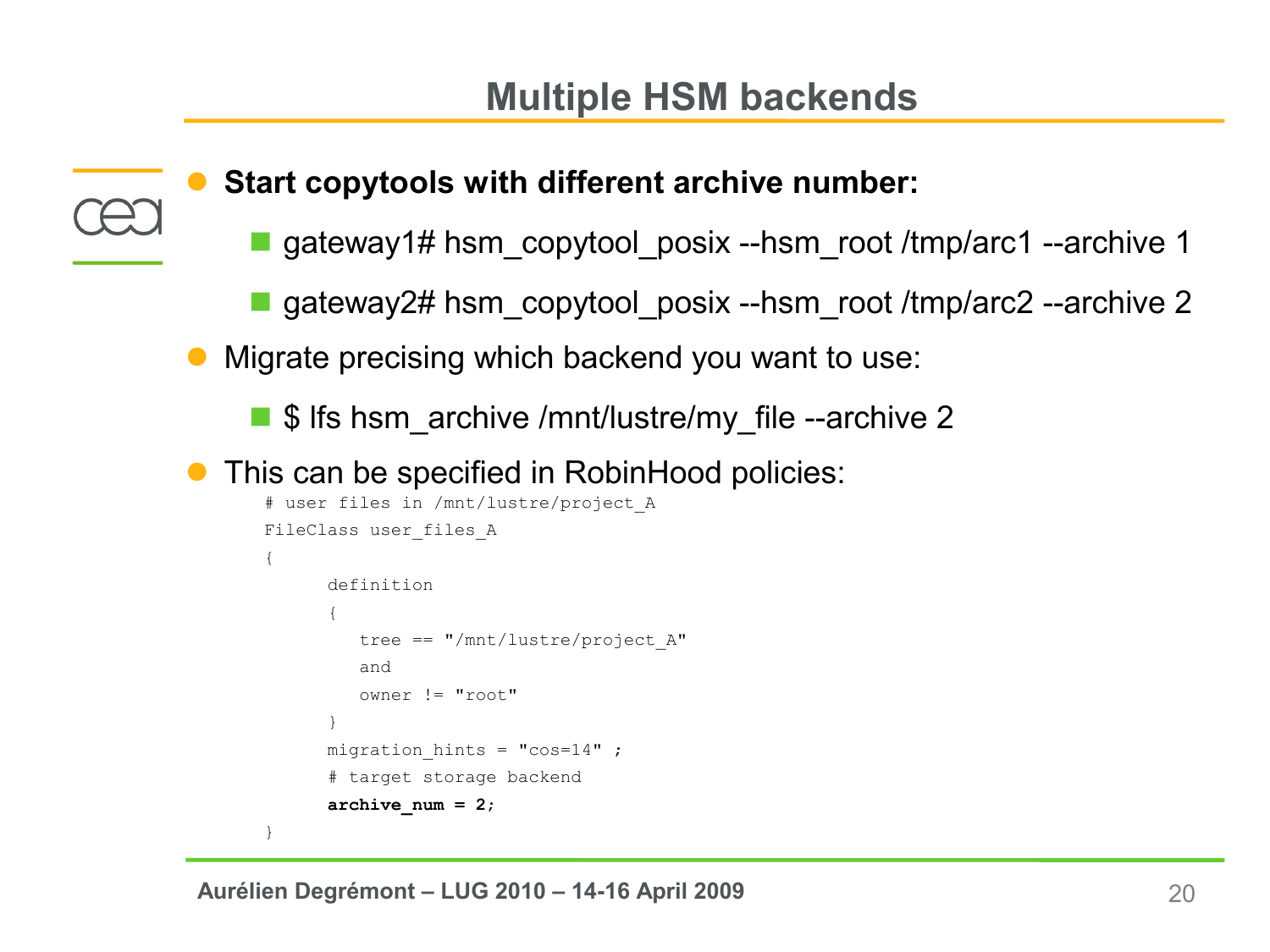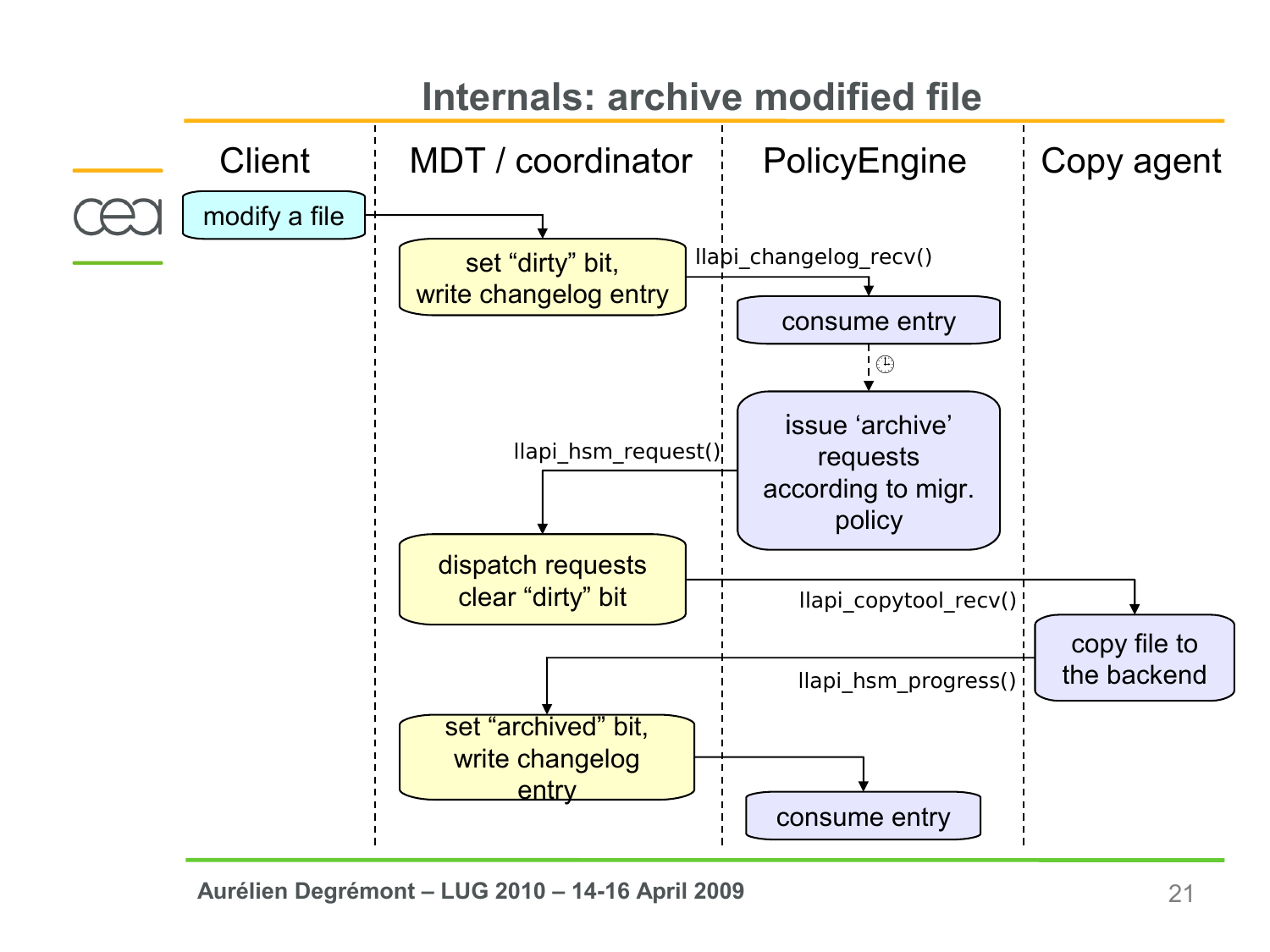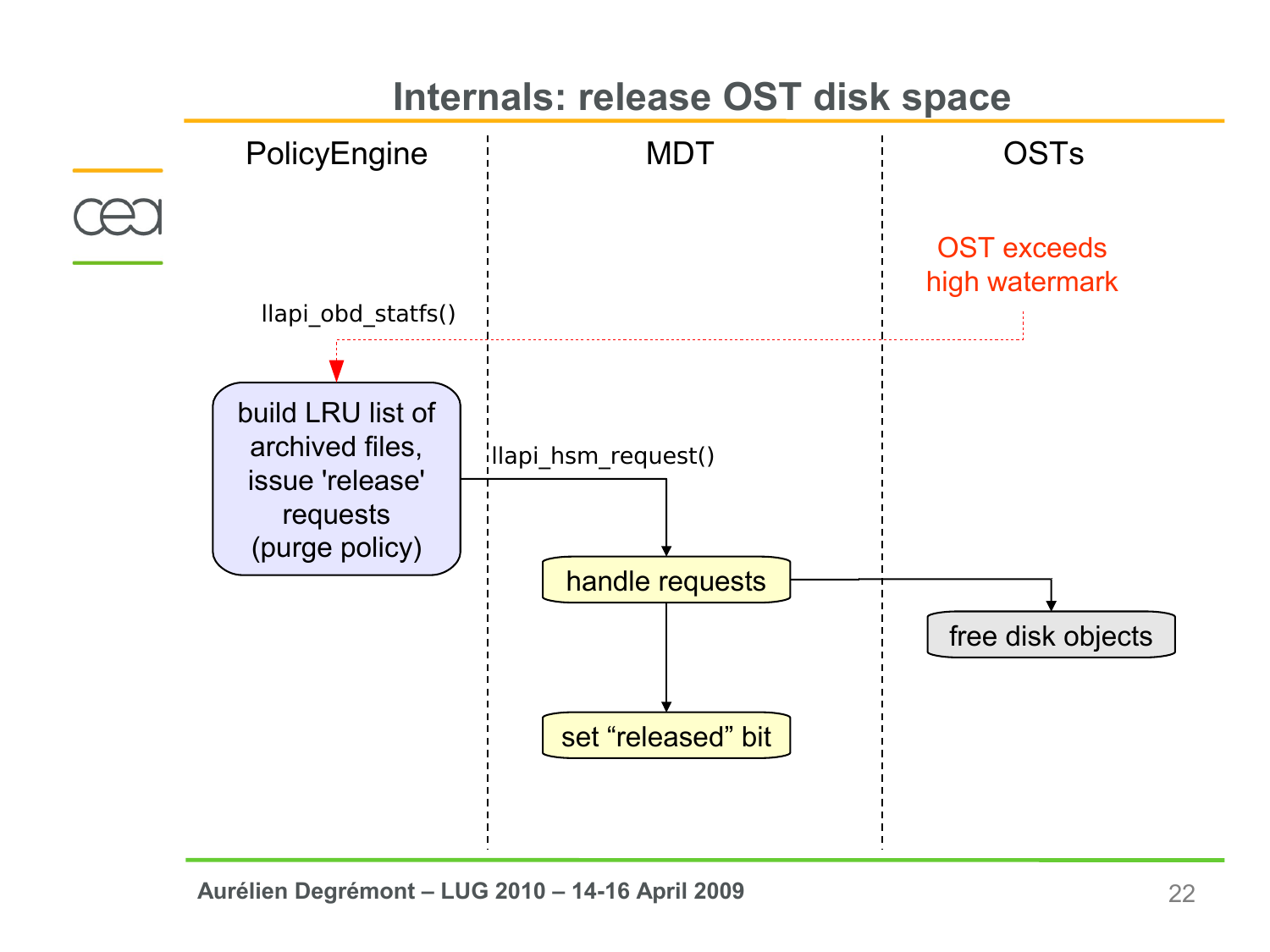# **Internals: restore released file on read**

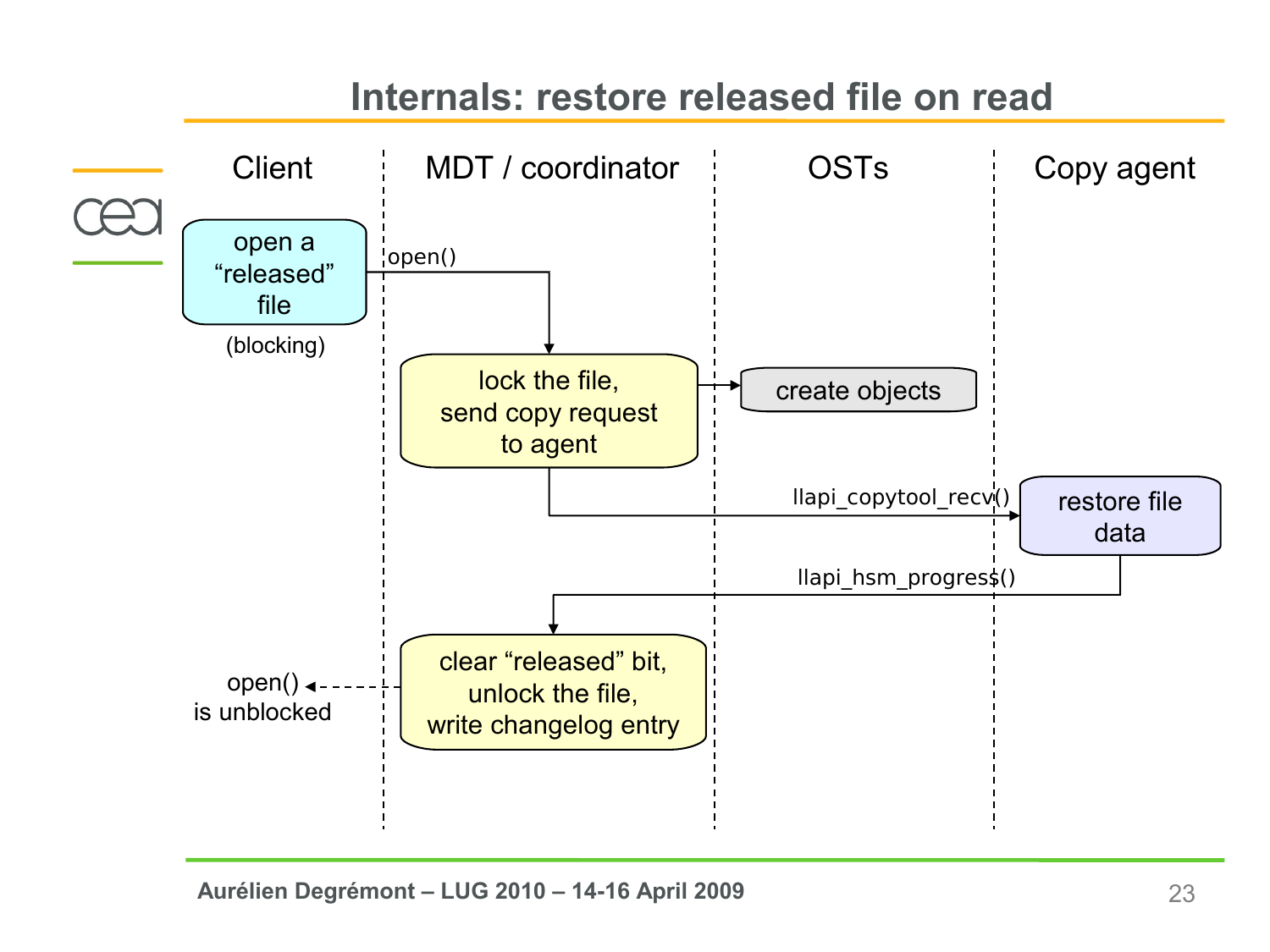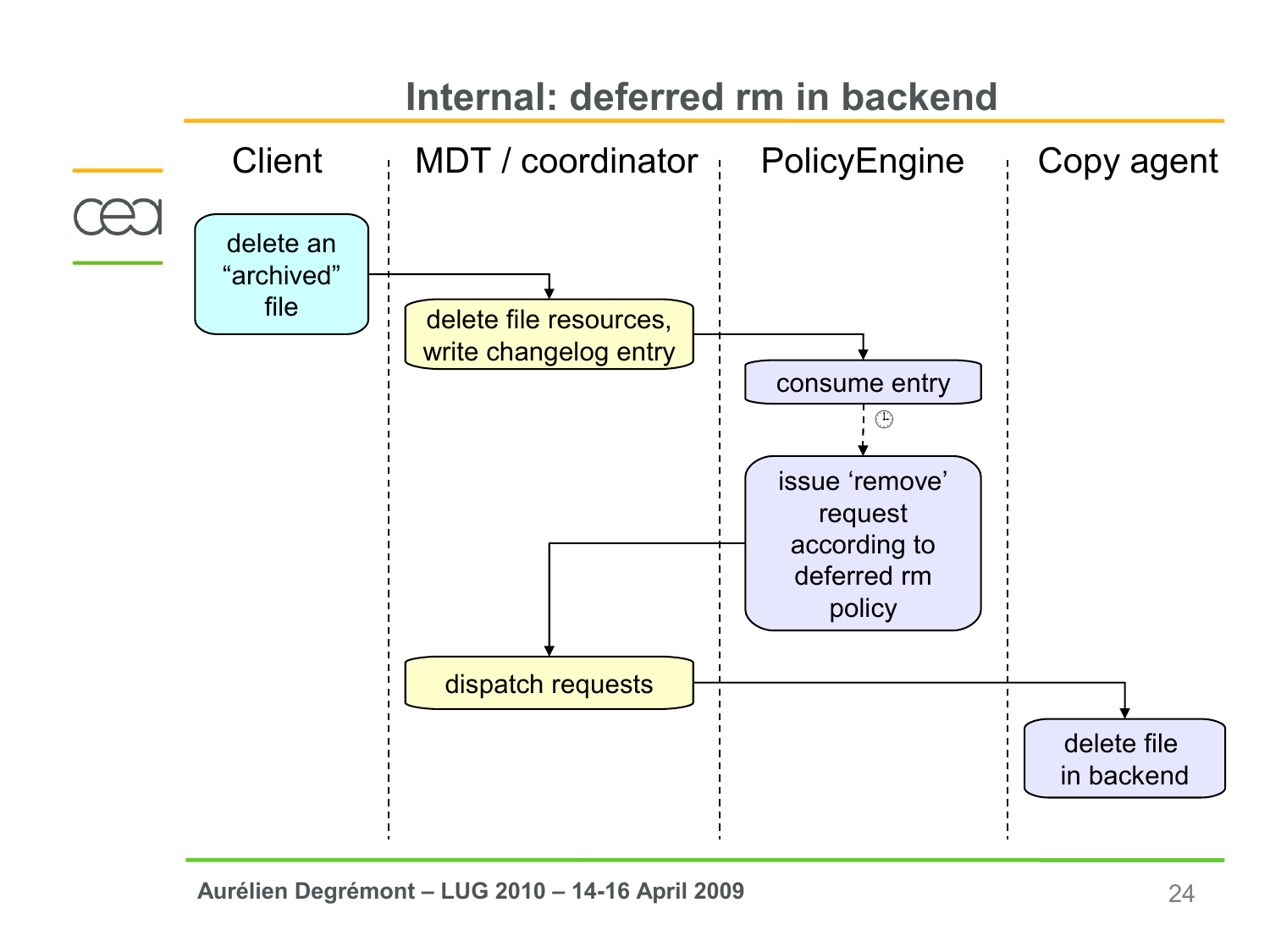### **Interactions with Lustre/HSM binding:**

- Classic POSIX access in Lustre (*open, read, stat...*)
- liblustreapi / Ifs command

### **liblustreapi**

■ Monitor file status (*dirty, released...*)

☛llapi\_hsm\_state\_get()

☛llapi\_hsm\_state\_set()

■ Perform hsm requests (*archive*, *release*...)

☛llapi\_hsm\_request()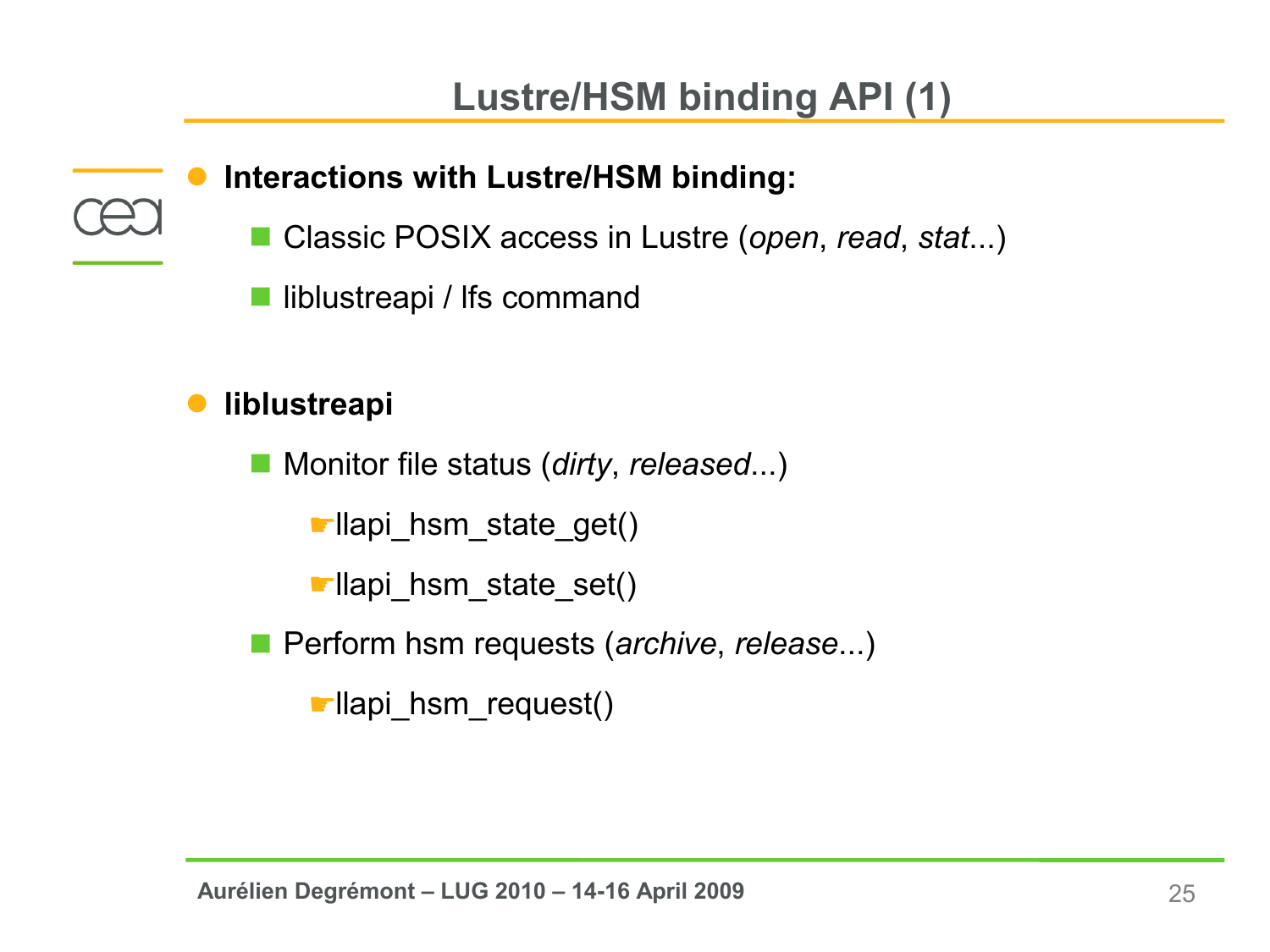# **Lustre/HSM binding API (2)**

#### **Changelogs**

■ To get HSM events, you just need to read Lustre changelogs

### Example:

 1079 16HSM 12:30:04.53633335 2010.04.02 0x1 t=[0x200000400:0xff:0x0] 1078 01CREAT 12:29:31.704664916 2010.04.02 0x0 t=[0x200000400:0xff:0x0] p=[0x7a19:0x19634843:0x0] TEST\_FILE 1080 16HSM 12:30:25.492272785 2010.04.02 0x2 t=[0x200000400:0xff:0x0] 1081 06UNLNK 12:37:01.980434725 2010.04.02 0x3 t=[0x200000400:0xff:0x0] p=[0x7a19:0x19634843:0x0] TEST\_FILE

**Using command line:** 

☛lfs changelog

**Using liblustreapi:** 

 $\bullet$ 

☛llapi\_changelog\_start()

☛llapi\_changelog\_recv()

☛llapi\_changelog\_clear()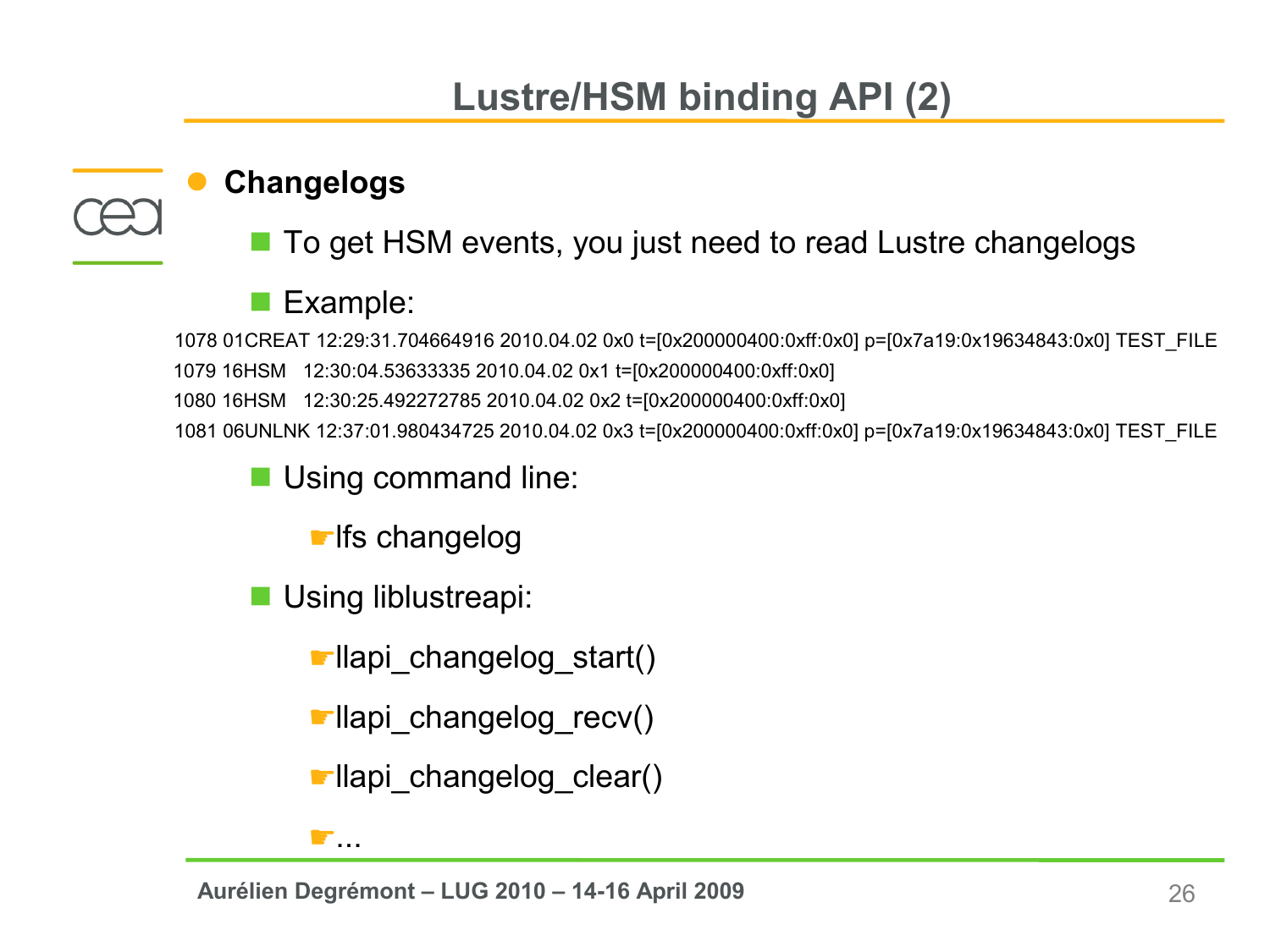#### **Developing your own copytool**

- Simply read in one place, write in another place.
- Use liblustreapi to read requests from coordinator.
- **Inform the coordinator of copy progress/status.**
- **liblustreapi**
	- ☛llapi\_copytool\_start()
	- ☛llapi\_copytool\_recv()
	- ☛llapi\_copytool\_fini()
	- ☛llapi\_hsm\_progress()
	- ☛llapi\_hsm\_import()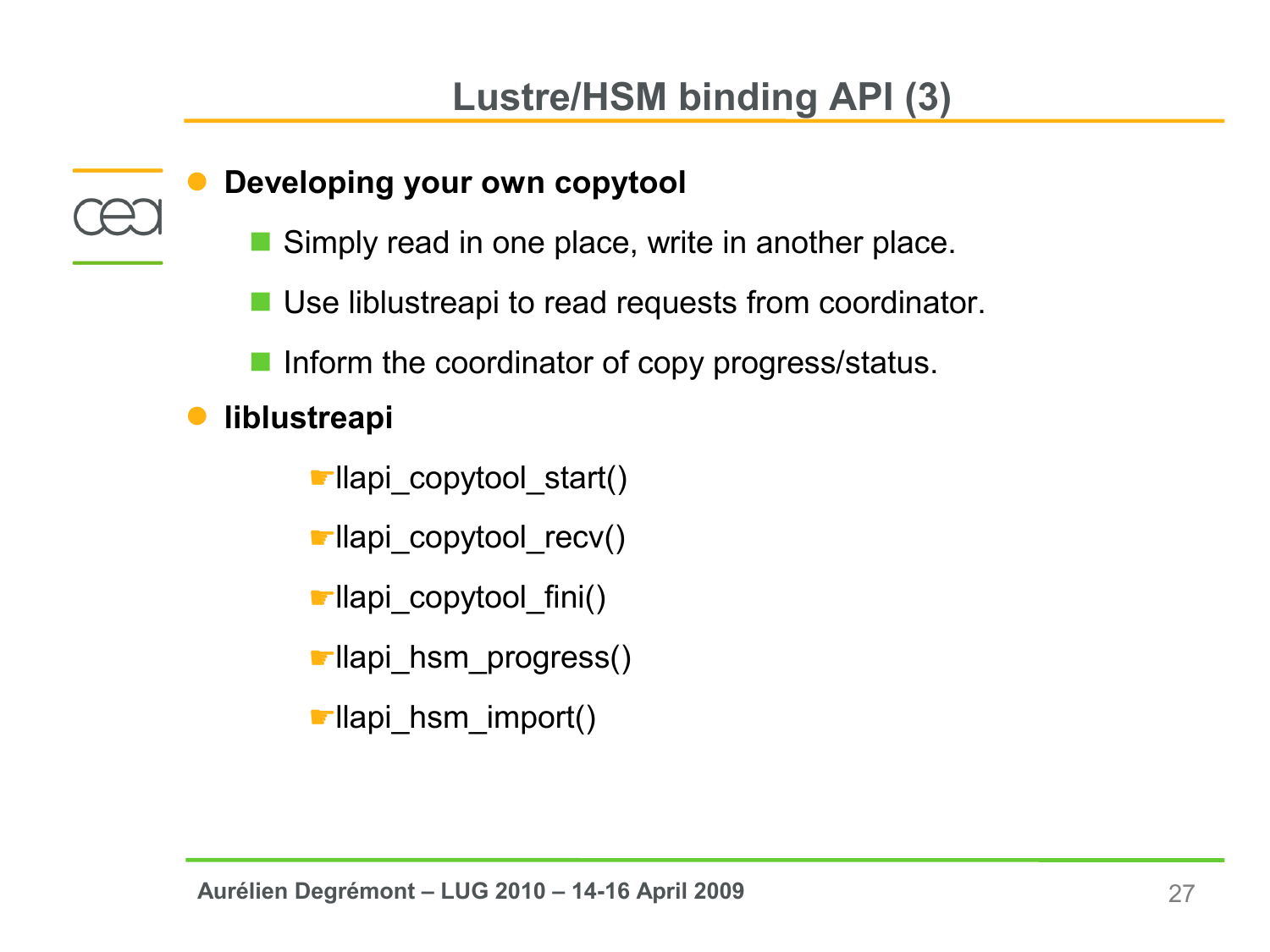### **Project status**

#### **Status**

- **Prototype is working**
- Coding is finishing
- **Integration tests, debugging, stress tests**